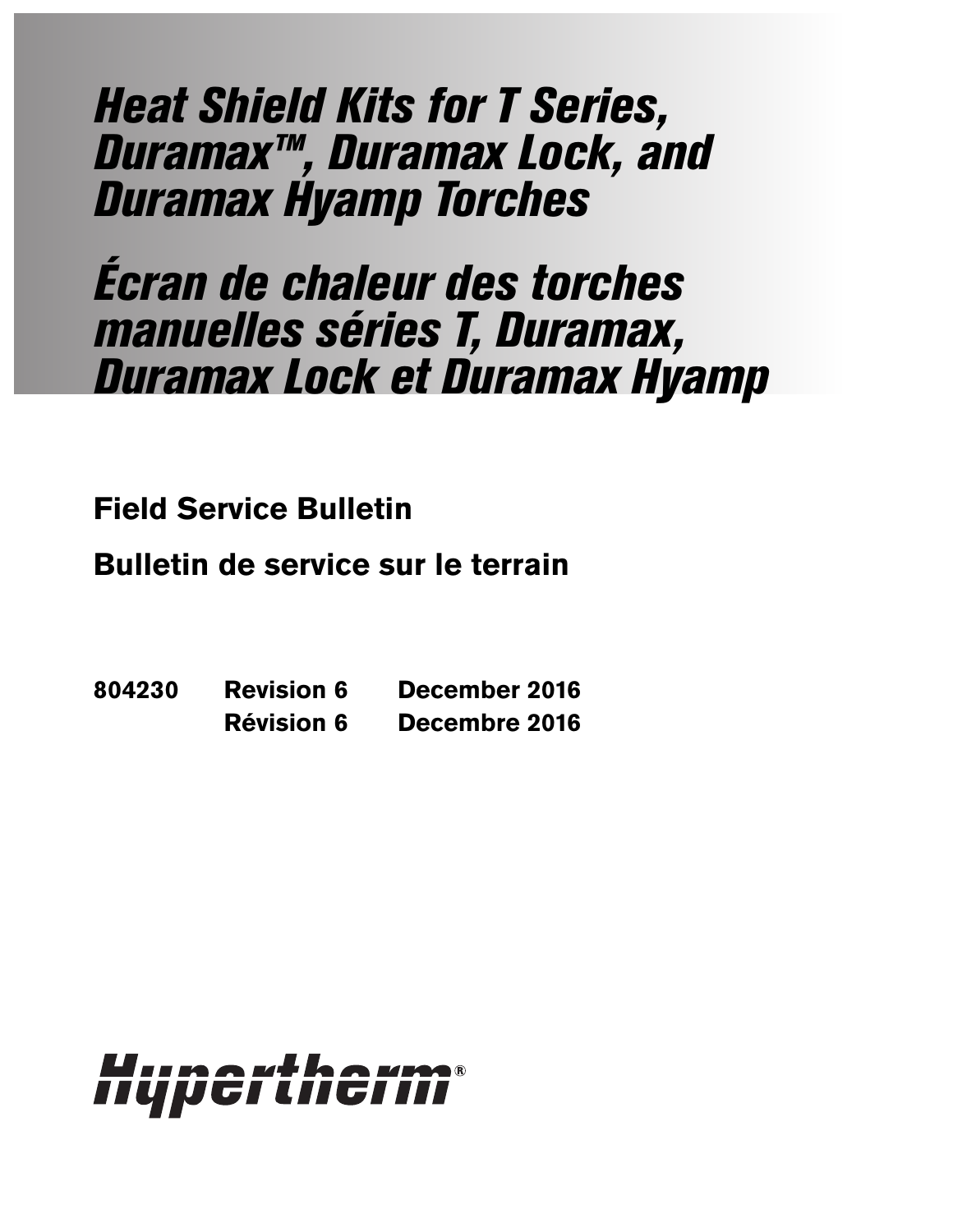#### Hypertherm Inc.

Etna Road, P.O. Box 5010 Hanover, NH 03755 USA 603-643-3441 Tel (Main Office) 603-643-5352 Fax (All Departments) info@hypertherm.com (Main Office Email)

#### 800-643-9878 Tel (Technical Service) technical.service@hypertherm.com (Technical Service Email)

800-737-2978 Tel (Customer Service) customer.service@hypertherm.com (Customer Service Email) 866-643-7711 Tel (Return Materials Authorization) 877-371-2876 Fax (Return Materials Authorization) return.materials@hypertherm.com (RMA email)

### Hypertherm México, S.A. de C.V.

Avenida Toluca No. 444, Anexo 1, Colonia Olivar de los Padres Delegación Álvaro Obregón México, D.F. C.P. 01780 52 55 5681 8109 Tel 52 55 5683 2127 Fax Soporte.Tecnico@hypertherm.com (Technical Service Email)

### Hypertherm Plasmatechnik GmbH

Sophie-Scholl-Platz 5 63452 Hanau Germany 00 800 33 24 97 37 Tel 00 800 49 73 73 29 Fax 31 (0) 165 596900 Tel (Technical Service) 00 800 4973 7843 Tel (Technical Service)

technicalservice.emea@hypertherm.com (Technical Service Email)

### Hypertherm (Singapore) Pte Ltd.

82 Genting Lane Media Centre Annexe Block #A01-01 Singapore 349567, Republic of Singapore 65 6841 2489 Tel 65 6841 2490 Fax Marketing.asia@hypertherm.com (Marketing Email) TechSupportAPAC@hypertherm.com (Technical Service Email)

### Hypertherm Japan Ltd.

Level 9, Edobori Center Building 2-1-1 Edobori, Nishi-ku Osaka 550-0002 Japan 81 6 6225 1183 Tel 81 6 6225 1184 Fax HTJapan.info@hypertherm.com (Main Office Email) TechSupportAPAC@hypertherm.com (Technical Service Email)

### Hypertherm Europe B.V.

Vaartveld 9, 4704 SE Roosendaal, Nederland 31 165 596907 Tel 31 165 596901 Fax 31 165 596908 Tel (Marketing) 31 (0) 165 596900 Tel (Technical Service) 00 800 4973 7843 Tel (Technical Service)

technicalservice.emea@hypertherm.com (Technical Service Email)

#### Hypertherm (Shanghai) Trading Co., Ltd.

B301, 495 ShangZhong Road Shanghai, 200231 PR China 86-21-80231122 Tel 86-21-80231120 Fax 86-21-80231128 Tel (Technical Service) techsupport.china@hypertherm.com

# South America & Central America: Hypertherm Brasil Ltda.

Rua Bras Cubas, 231 – Jardim Maia Guarulhos, SP – Brasil CEP 07115-030 55 11 2409 2636 Tel tecnico.sa@hypertherm.com (Technical Service Email)

### Hypertherm Korea Branch

(Technical Service Email)

#3904. APEC-ro 17. Heaundae-gu. Busan. Korea 48060 82 (0)51 747 0358 Tel 82 (0)51 701 0358 Fax Marketing.korea@hypertherm.com (Marketing Email) TechSupportAPAC@hypertherm.com (Technical Service Email)

### Hypertherm Pty Limited

GPO Box 4836 Sydney NSW 2001, Australia 61 (0) 437 606 995 Tel 61 7 3219 9010 Fax au.sales@Hypertherm.com (Main Office Email) TechSupportAPAC@hypertherm.com (Technical Service Email)

#### Hypertherm (India) Thermal Cutting Pvt. Ltd

A-18 / B-1 Extension, Mohan Co-Operative Industrial Estate, Mathura Road, New Delhi 110044, India 91-11-40521201/ 2/ 3 Tel 91-11 40521204 Fax HTIndia.info@hypertherm.com (Main Office Email) TechSupportAPAC@hypertherm.com (Technical Service Email)

© 2016 Hypertherm Inc. All rights reserved.

Duramax and Hypertherm are trademarks of Hypertherm Inc. and may be registered in the United States and/or other countries. All other trademarks are the property of their respective holders.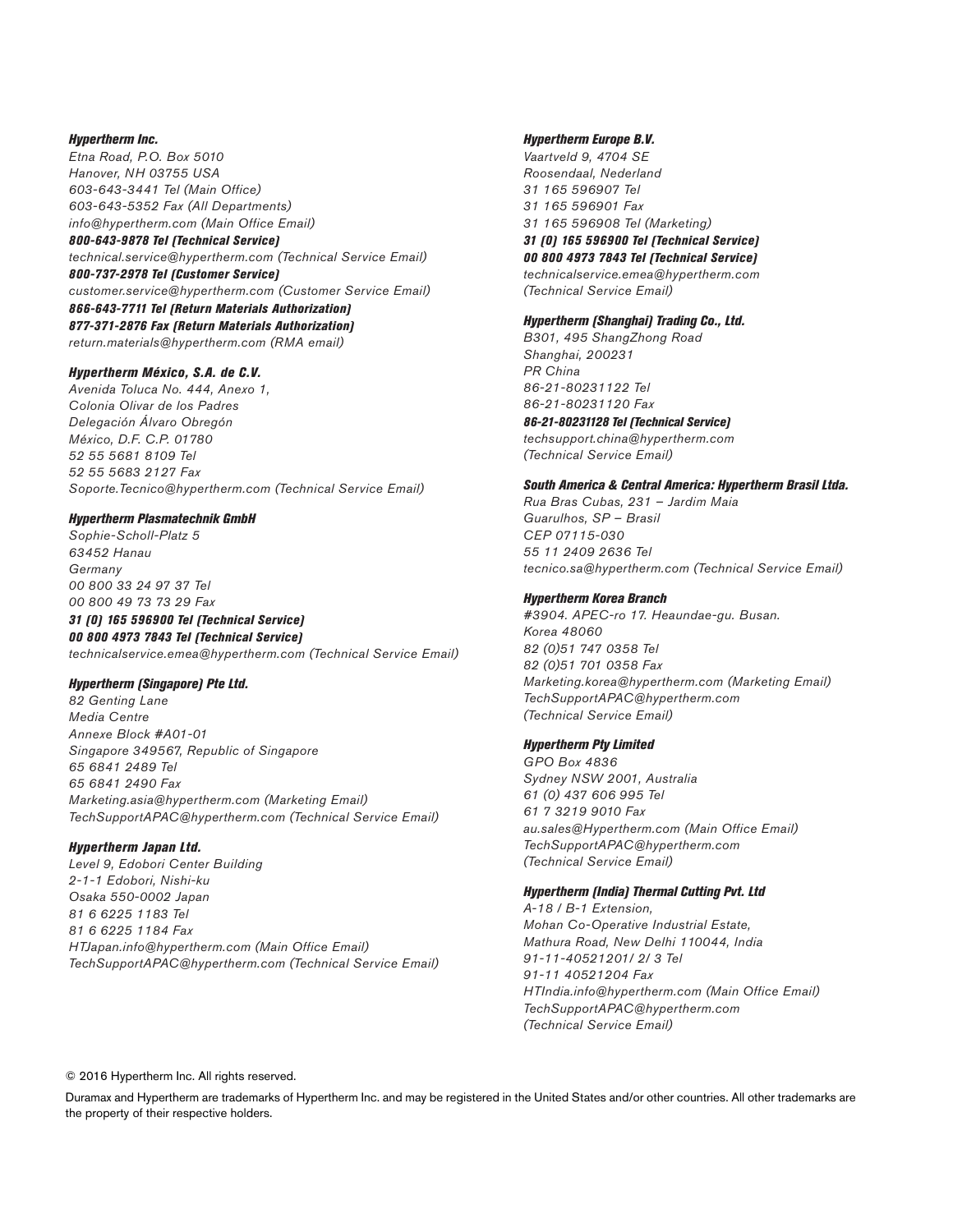# **Introduction**

| <b>WARNING!</b><br><b>ELECTRIC SHOCK CAN KILL</b>                                                                                               |
|-------------------------------------------------------------------------------------------------------------------------------------------------|
| Disconnect electrical power before performing any maintenance.<br>See the Safety and Compliance Manual (80669C) for more safety<br>precautions. |

### **Purpose**

The heat shield provides increased thermal protection to the operator and torch handle when cutting and gouging.

### **Tools and materials needed**

**None** 

### **Kit 128658 contents**

| <b>Part number</b>  | <b>Description</b>                                     | Quantity |
|---------------------|--------------------------------------------------------|----------|
| 220049              | Heat shield assembly, T series torches                 |          |
| Kit 428347 contents |                                                        |          |
| <b>Part number</b>  | <b>Description</b>                                     | Quantity |
| 420369              | Heat shield assembly, Duramax and Duramax Lock torches |          |
| Kit 428348 contents |                                                        |          |
| <b>Part number</b>  | <b>Description</b>                                     | Quantity |
| 420392              | Heat shield assembly, Duramax Hyamp torches            |          |
|                     |                                                        |          |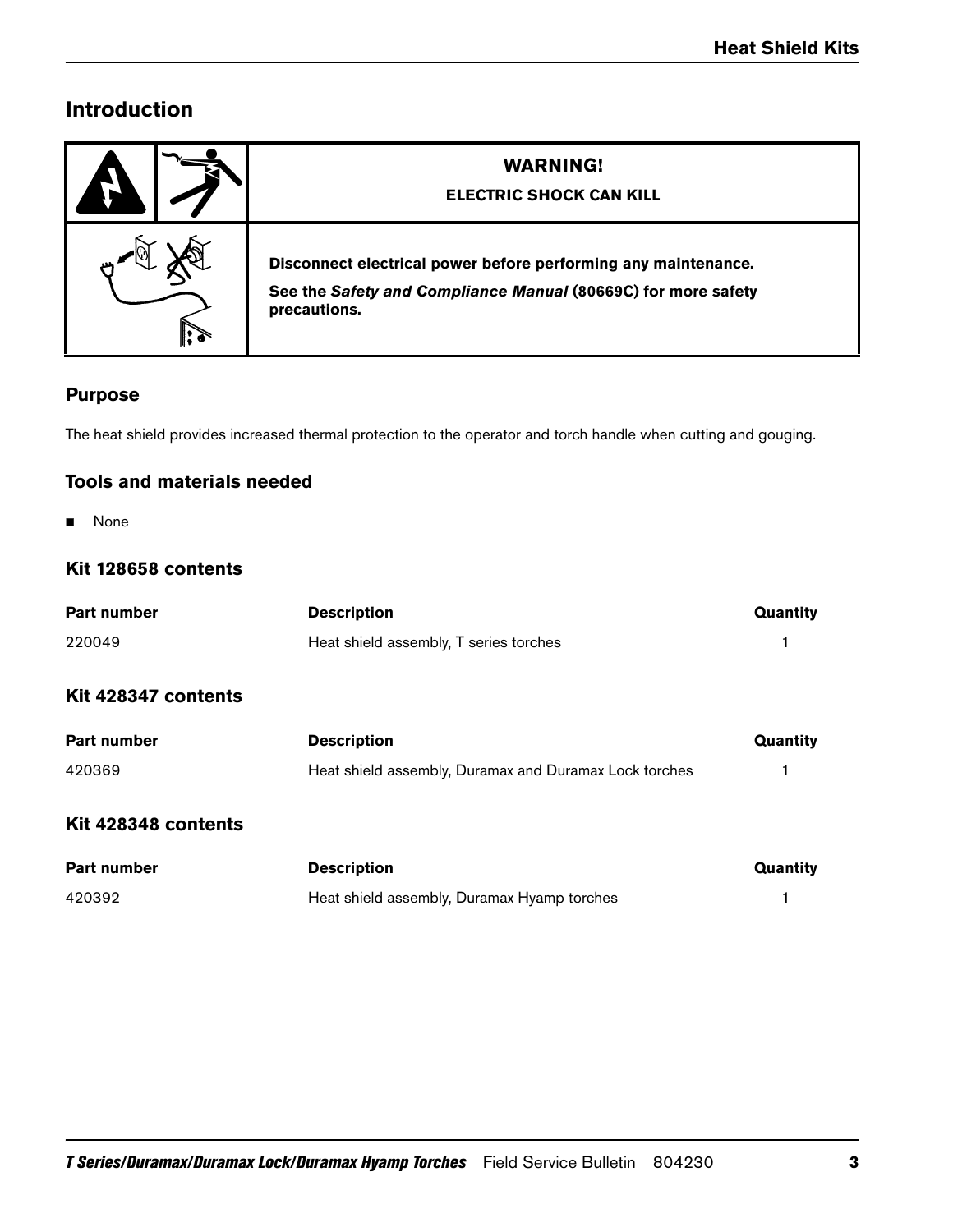# **Install the heat shield**



- 1. Disconnect the power.
- 2. Remove the top (2) wing nuts and bolts.
- 3. Position the heat shield on the torch as shown in the diagram on the left.
- 4. Reinstall the wing nuts and bolts.
- 5. Tighten the nuts.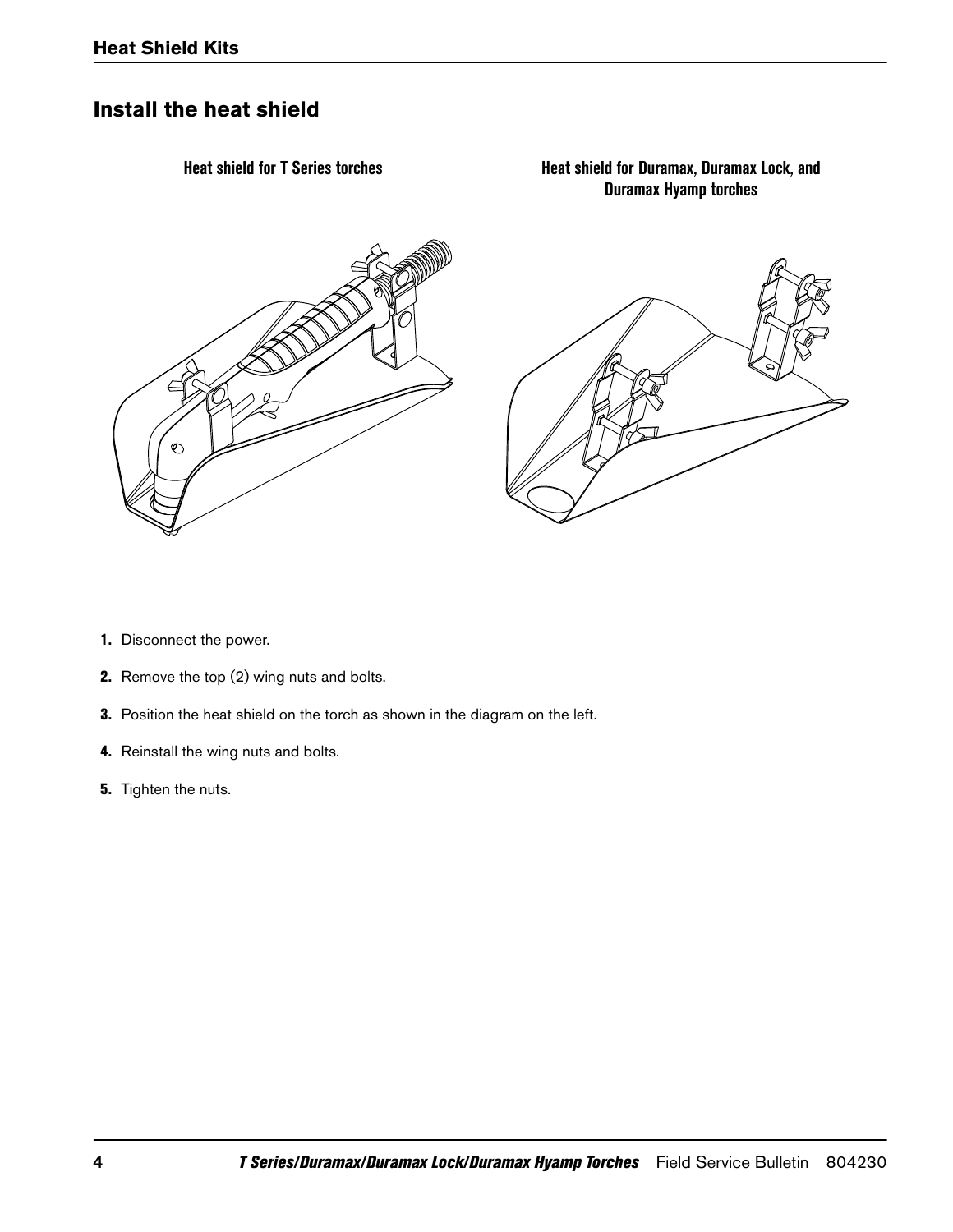# **Introduction**

| <b>AVERTISSEMENT!</b><br>UN CHOC ÉLECTRIQUE PEUT ÊTRE MORTEL                                                                                                                |
|-----------------------------------------------------------------------------------------------------------------------------------------------------------------------------|
| Avant tout entretien, débrancher l'alimentation électrique.<br>Se reporter au Manuel de sécurité et de conformité (80669C) pour des<br>mesures de sécurité supplémentaires. |

## **Objet**

L'écran de chaleur fournit une meilleure protection thermique pour l'opérateur et la poignée de la torche lors de la coupe et du gougeage.

## **Outils et matériel requis**

**Aucun** 

### **Contenu du kit 128658**

| Numéro de référence   | <b>Description</b>                                            | Quantité |
|-----------------------|---------------------------------------------------------------|----------|
| 220049                | Ensemble écran de chaleur, torches séries T                   |          |
| Contenu du kit 428347 |                                                               |          |
| Numéro de référence   | <b>Description</b>                                            | Quantité |
| 420369                | Ensemble écran de chaleur, torches Duramax et<br>Duramax Lock |          |
| 0.11111100010         |                                                               |          |

### **Contenu du kit 428348**

| Numéro de référence | <b>Description</b>                               | Quantité |
|---------------------|--------------------------------------------------|----------|
| 420392              | Ensemble écran de chaleur, torches Duramax Hyamp |          |